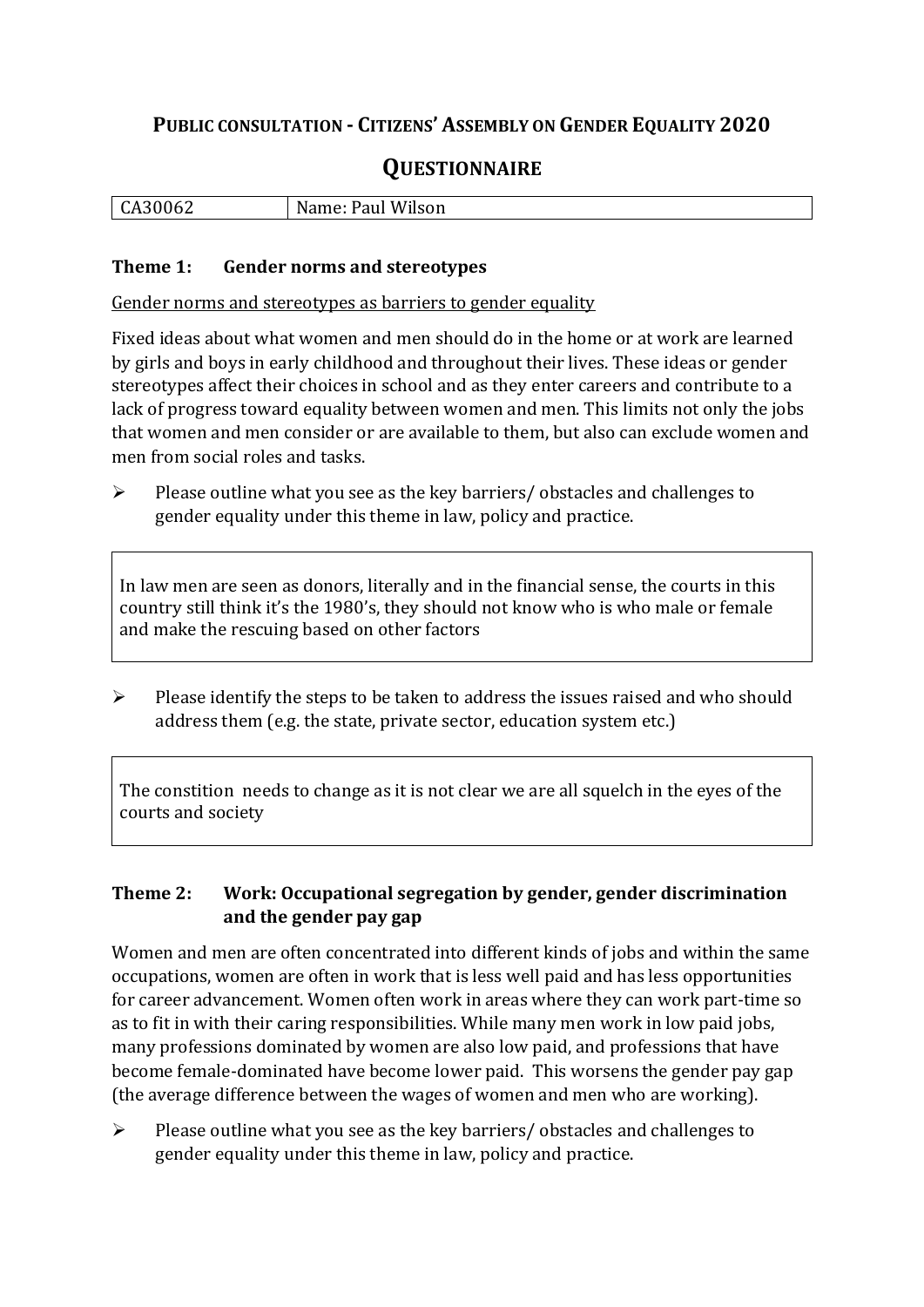$\triangleright$  Please identify the steps to be taken to address the issues raised and who should address them (e.g. the state, private sector, education system etc.)

Same

### **Theme 3. Care, paid and unpaid, as a social and family responsibility**

Care -- the social responsibility of care and women and men's co responsibility for care, especially within the family

Women remain disproportionately responsible for unpaid care and often work in poorly paid care work. For working parents or [lone parents,](https://aran.library.nuigalway.ie/bitstream/handle/10379/6044/Millar_and_Crosse_Activation_Report.pdf?sequence=1&isAllowed=y) balancing paid work with parenting and or caring for older and dependent adults presents significant challenges. Women are [most disadvantaged by these challenges,](https://eige.europa.eu/gender-equality-index/game/IE/W) yet men also suffer from lack of opportunities to share parenting and caring roles. Despite recent legislation and policy initiatives to support early years parental care, [inequalities in the distribution of unpaid](https://www.ihrec.ie/app/uploads/2019/07/Caring-and-Unpaid-Work-in-Ireland_Final.pdf)  [care](https://www.ihrec.ie/app/uploads/2019/07/Caring-and-Unpaid-Work-in-Ireland_Final.pdf) continue between women and men. The cost of childcare has been identified as a particular barrier to work for women alongside responsibilities of caring for older relatives and dependent adults.

➢ Please outline what you see as the key barriers/ obstacles and challenges to gender equality under this them in law, policy and practice.

| Same |  |  |  |
|------|--|--|--|
|      |  |  |  |
|      |  |  |  |

 $\triangleright$  Please identify the steps to be taken to address the issues raised and who should address theme (e.g. the state, private sector, education system etc.)

Same

## **Theme 4: Women's access to, and representation in, public life and decision making**

Ensure women's participation and representation in decision-making and leadership in the workplace, political and public life

Women are systematically underrepresented in leadership in [economic](https://eige.europa.eu/gender-equality-index/2019/compare-countries/power/2/bar) and [political](https://eige.europa.eu/gender-equality-index/2019/compare-countries/power/1/bar)  [decision-](https://eige.europa.eu/gender-equality-index/2019/compare-countries/power/1/bar)making. Despite the introduction of a candidate gender quota (through the

Same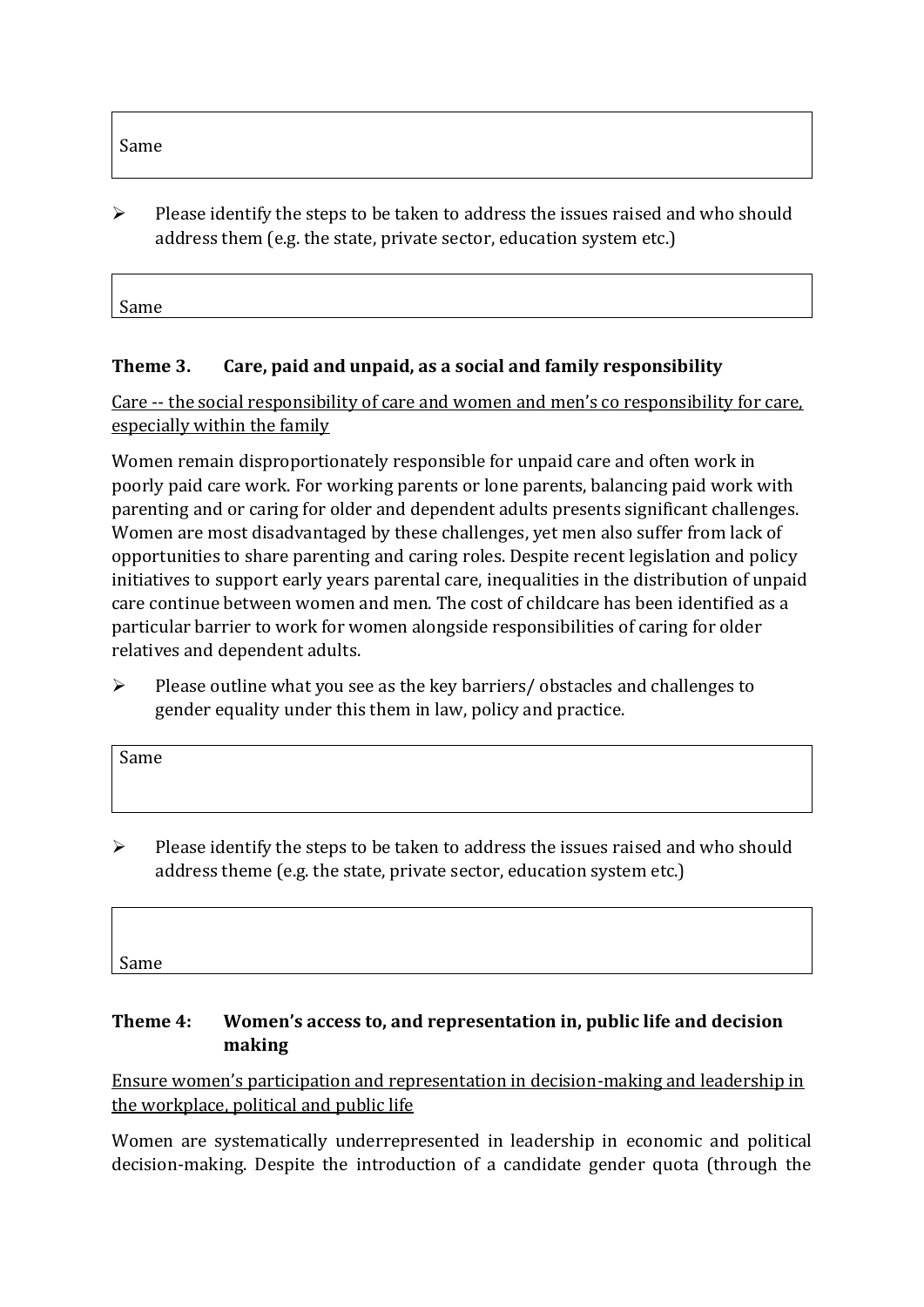system of party funding) for national political office, and [initiatives](https://betterbalance.ie/) to support women's access to corporate decision-making roles, men continue to dominate leadership positions. There are also issues to be considered around how media represents women and men.

➢ Please outline what you see as the key barriers/ obstacles and challenges to gender equality under this theme in law, policy and practice.

| Same |  |  |  |
|------|--|--|--|
|      |  |  |  |

➢ Please identify the steps to be taken to address the issues raised and who should address them (e.g. the state, private sector, education system etc.)

Same

 $\overline{\Gamma}$ 

## **5. Where does gender inequality impact most?**

To conclude we would be interested in your response to the following question: In which area do you think gender inequality matters most?

Please rank the following in order of importance, 1 being the most important:

| Paid work                |   |
|--------------------------|---|
| Home & family life       |   |
| Education                | 3 |
| Politics and public life | 5 |
| Media                    |   |

- Caring for others
- Other please elaborate

➢ Please outline the reasons for your answer below:

If two people do the same work it should be same pay, or performances based